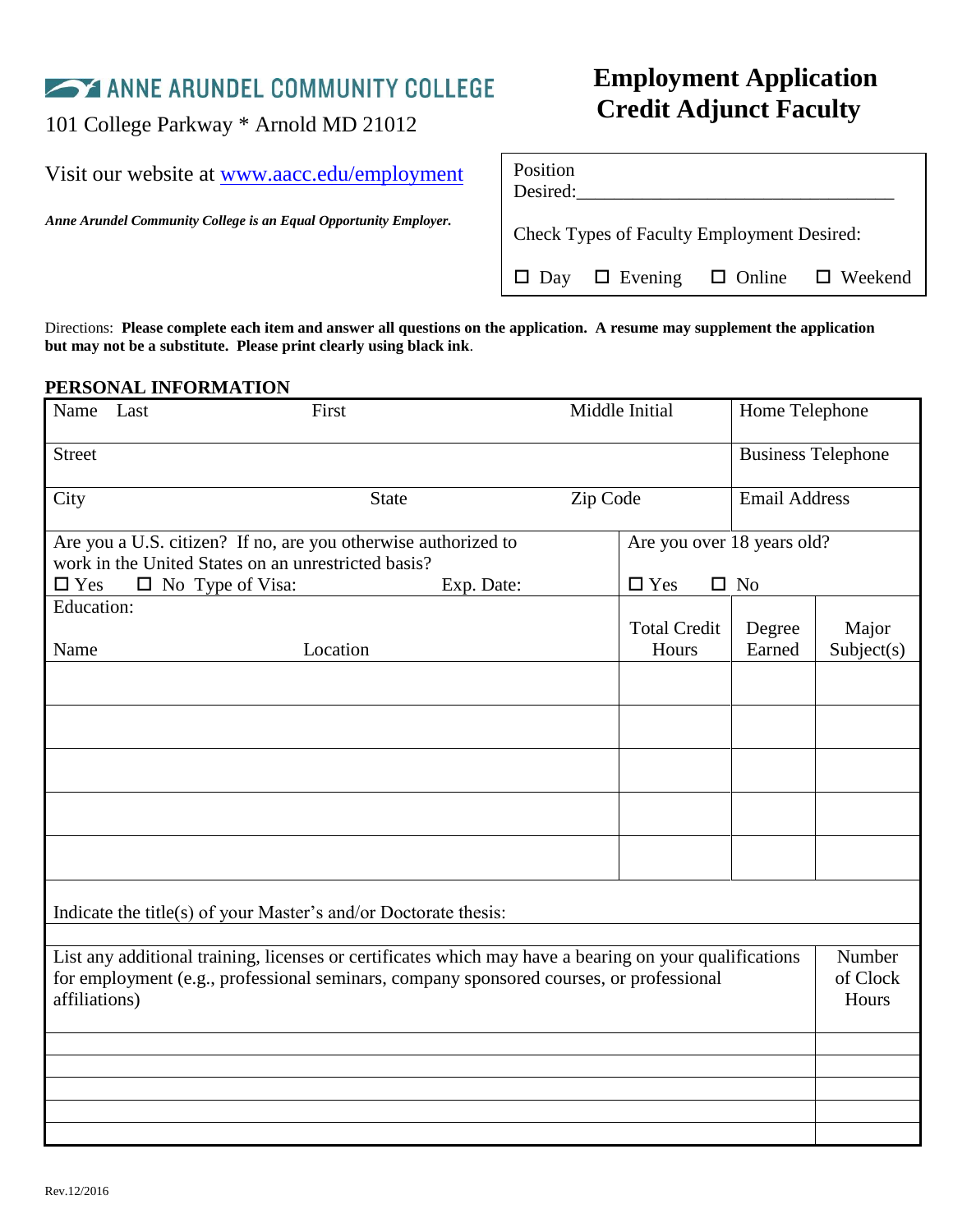**INSTRUCTIONAL EXPERIENCE:** List all instructional positions in chronological order, starting with most recent; include full and part-time.

| Institution:                       |                                  | Address & Telephone Number:  | $F/T$ or $P/T$ : |
|------------------------------------|----------------------------------|------------------------------|------------------|
| Dates of Employment (Month/Year):  |                                  | Course titles & description: |                  |
| Name & Title of Immediate Manager: |                                  |                              |                  |
| Reason for Leaving:                | Salary:<br><b>Start</b><br>Final |                              |                  |
| Institution:                       |                                  | Address & Telephone Number:  | $F/T$ or $P/T$ : |
| Dates of Employment (Month/Year):  |                                  | Course titles & description: |                  |
| Name & Title of Immediate Manager: |                                  |                              |                  |
| Reason for Leaving:                | Salary:<br><b>Start</b><br>Final |                              |                  |
| Institution:                       |                                  | Address & Telephone Number:  | $F/T$ or $P/T$ : |
| Dates of Employment (Month/Year):  |                                  | Course titles & description: |                  |
| Name & Title of Immediate Manager: |                                  |                              |                  |
| Reason for Leaving:                | Salary:<br><b>Start</b><br>Final |                              |                  |
| Institution:                       |                                  | Address & Telephone Number:  | $F/T$ or $P/T$ : |
| Dates of Employment (Month/Year):  |                                  | Course titles & description: |                  |
| Name & Title of Immediate Manager: |                                  |                              |                  |
| Reason for Leaving:                | Salary:<br><b>Start</b><br>Final |                              |                  |
| Institution:                       |                                  | Address & Telephone Number:  | $F/T$ or $P/T$ : |
| Dates of Employment (Month/Year):  |                                  | Course titles & description: |                  |
| Name & Title of Immediate Manager: |                                  |                              |                  |
| Reason for Leaving:                | Salary:<br><b>Start</b><br>Final |                              |                  |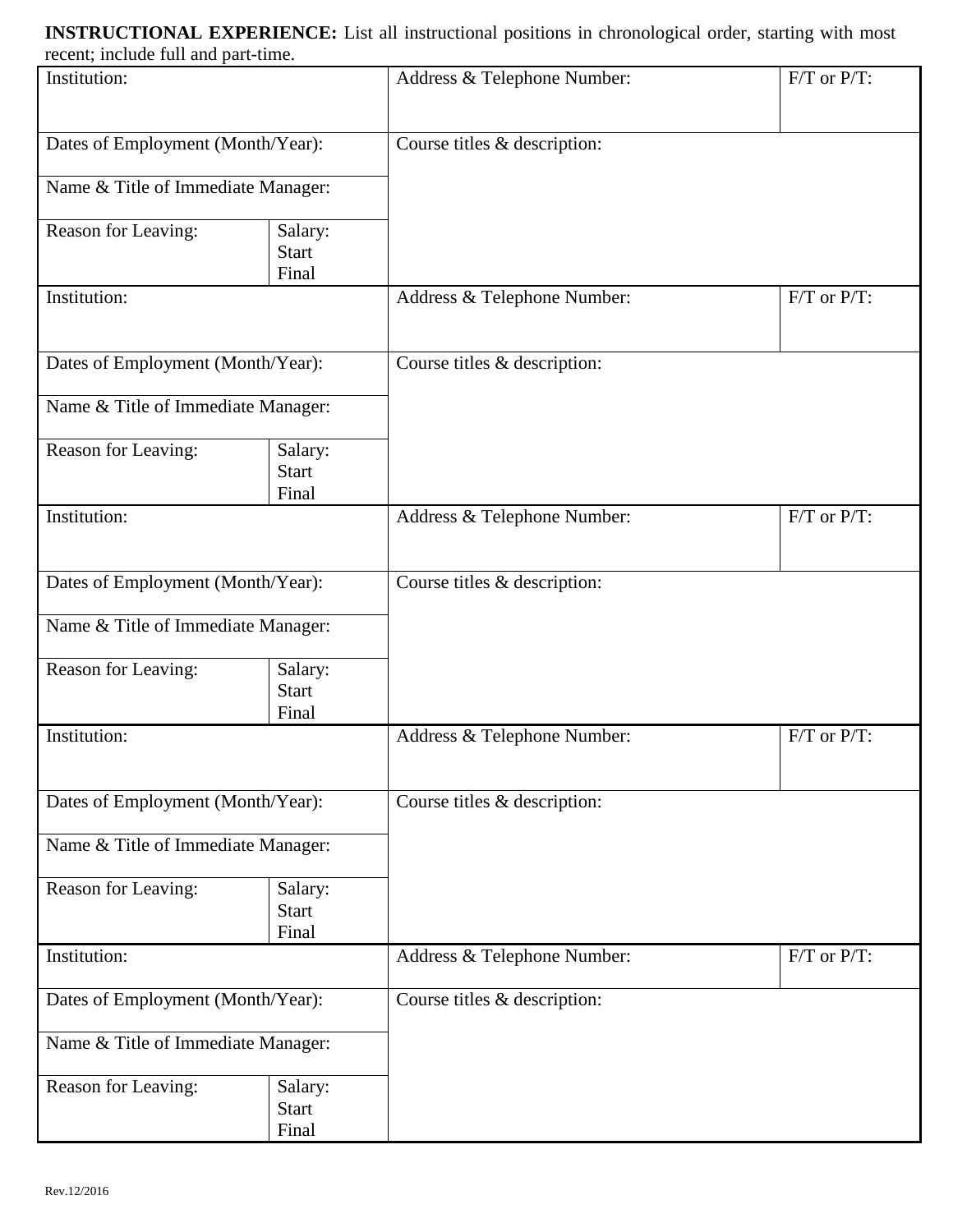# **OTHER EXPERIENCE:** List all positions in chronological order, starting with most recent.

| $\cdot$ mot an positions in emonopolitar order, starting<br><b>Employer and Position Held:</b> |                                  | $F/T$ or $P/T$ :<br>Address & Telephone Number: |                  |
|------------------------------------------------------------------------------------------------|----------------------------------|-------------------------------------------------|------------------|
| Dates of Employment (Month/Year):                                                              |                                  | Describe major duties:                          |                  |
| Name & Title of Immediate Manager:                                                             |                                  |                                                 |                  |
| Reason for Leaving:                                                                            | Salary:<br><b>Start</b><br>Final |                                                 |                  |
| <b>Employer and Position Held:</b>                                                             |                                  | Address & Telephone Number:                     | $F/T$ or $P/T$ : |
| Dates of Employment (Month/Year):                                                              |                                  | <b>Describe Major Duties:</b>                   |                  |
| Name & Title of Immediate Manager:                                                             |                                  |                                                 |                  |
| Reason for Leaving:                                                                            | Salary:<br><b>Start</b><br>Final |                                                 |                  |
| <b>Employer and Position Held:</b>                                                             |                                  | Address & Telephone Number:                     | $F/T$ or $P/T$ : |
| Dates of Employment (Month/Year):                                                              |                                  | <b>Describe Major Duties:</b>                   |                  |
| Name & Title of Immediate Manager:                                                             |                                  |                                                 |                  |
| Reason for Leaving:                                                                            | Salary:<br><b>Start</b><br>Final |                                                 |                  |
| <b>Employer and Position Held:</b>                                                             |                                  | Address & Telephone Number:                     | $F/T$ or $P/T$ : |
| Dates of Employment (Month/Year):                                                              |                                  | Describe Major duties:                          |                  |
| Name & Title of Immediate Manager:                                                             |                                  |                                                 |                  |
| Reason for Leaving:                                                                            | Salary:<br><b>Start</b><br>Final |                                                 |                  |
| <b>Employer and Position Held:</b>                                                             |                                  | Address & Telephone Number:                     | $F/T$ or $P/T$ : |
| Dates of Employment (Month/Year):                                                              |                                  | <b>Describe Major Duties:</b>                   |                  |
| Name & Title of Immediate Manager:                                                             |                                  |                                                 |                  |
| Reason for Leaving:                                                                            | Salary:<br><b>Start</b><br>Final |                                                 |                  |